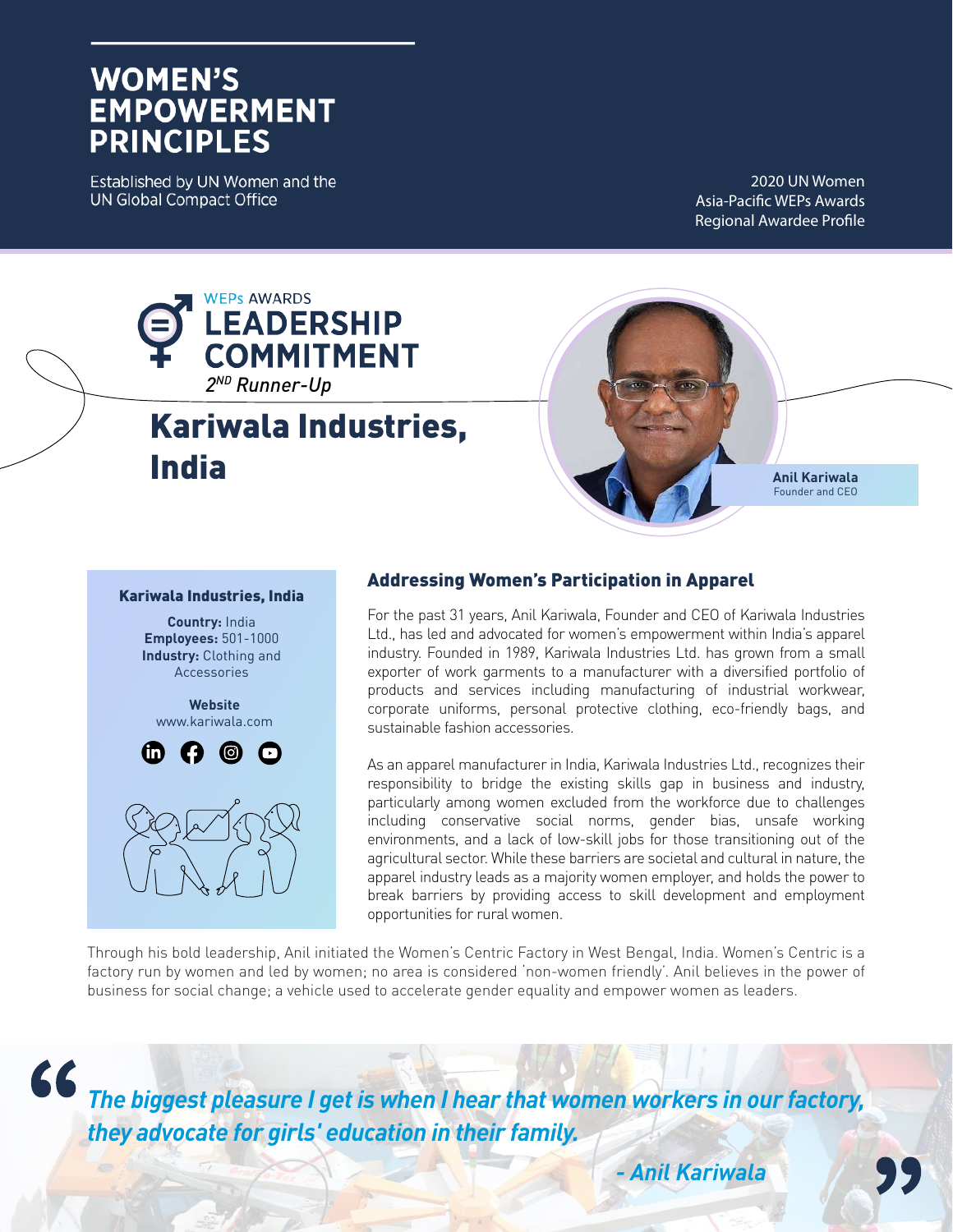

Anil's initiative serves as a compelling example of women's empowerment and has motivated others in apparel to follow Anil's footsteps. Moreover, women's participation at the factory has increased overtime as more women take the step to become self-sufficient.



66

*We have adopted from core of our heart, the Sustainable Development Goals of UN global compact. Our biggest focus is gender equality and climate control. The activities we do for women empowerment and solar panels that we use in our factory are some examples.*

*- Anil Kariwala*

## Impact and Partnerships: Leading by Example

Kariwala Group has spearheaded their skill training program, training more than 5,000 women, 90% of whom have been employed within Kariwala Industries Ltd. An active effort has been made to collaborate with other companies in the apparel industry and outsourcing trainees to their factories for employment. Kariwala Group has harnessed a dedicated skill development team of over 50 people who bring fresh ideas and perspectives to the upskilling ecosystem within the industry. The training curriculum is continually updated to cater to changing industry requirements, ensuring that trainees are job ready. At Kariwala Group training centers, the traditional 45-60 days technical training is supplemented with soft-skills training, along with IT and English-language programs.

The impact of Kariwala's actions goes beyond opening doors of employment. A noted trend includes women who have never used a sewing machine being trained and employed within 60 days. This is often their first formal and stable job, a key milestone toward economic independence. Access to skill building opportunities in rural areas is crucial for women who want to stand on their own feet and support their families' income.

However, Anil believes that the Group's responsibility does not stop at training and employment. As a company, they recognize that there are other challenges women face – from harassment in the workplace to competing demands at home.

Kariwala Industries Ltd., is continually developing new programs and policies to ensure women continue to thrive in the workplace

and are currently working on the overall welfare and empowerment of women, both in the household and at the workplace. In the next two years, Kariwala Group aims to scale up their skilling program to train 15,000 more women.